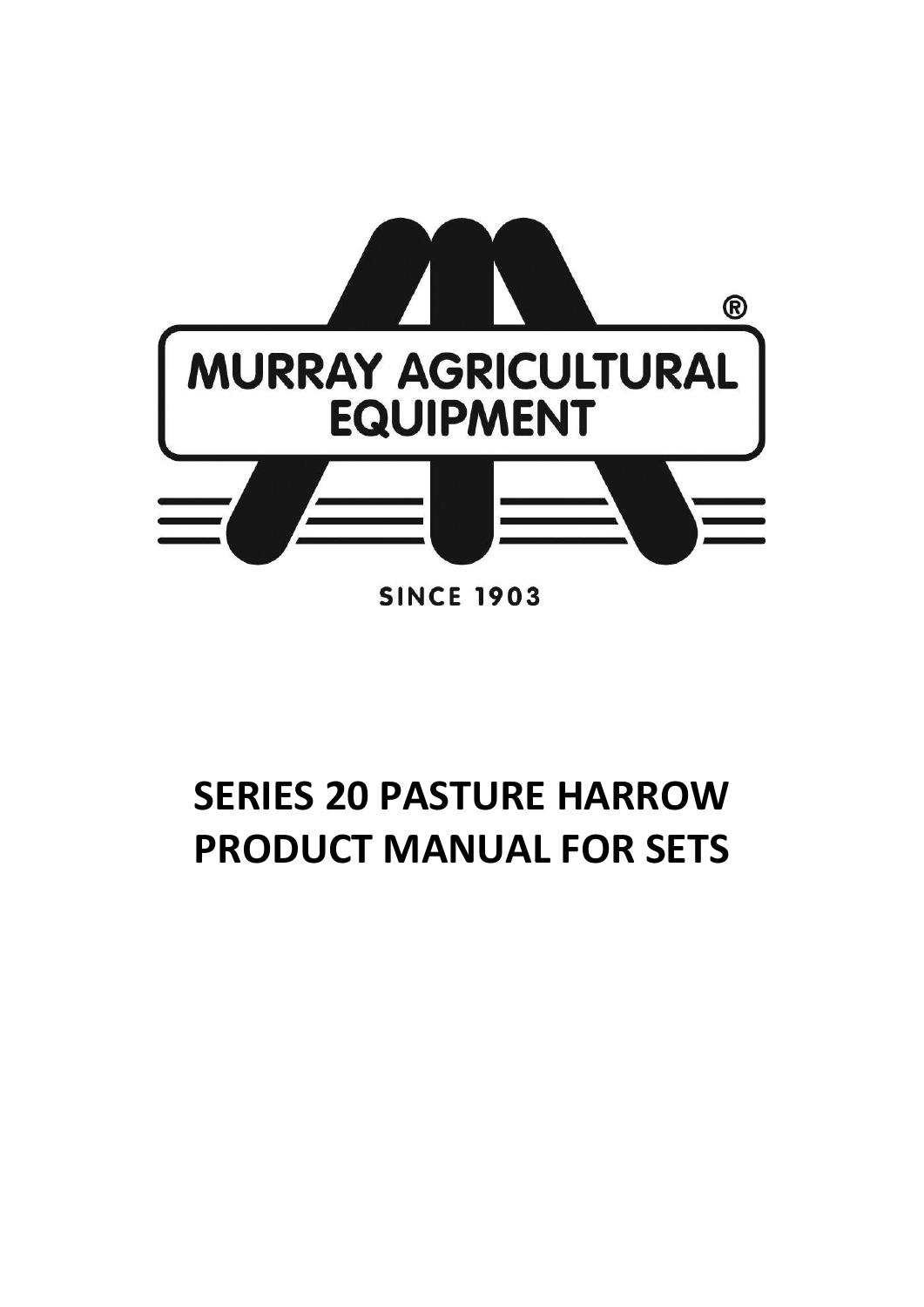# **TABLE OF CONTENTS**

| Welcome Note                  | 4  |
|-------------------------------|----|
| Safety                        | 5  |
| Usage Information             | 7  |
| Normal Packaging              | 9  |
| Assembly Instructions         | 10 |
| <b>Operating Instructions</b> | 13 |
| Series 20 Parts Breakdown     | 19 |
| <b>Contact Information</b>    | 23 |
| Purchase Information          | 23 |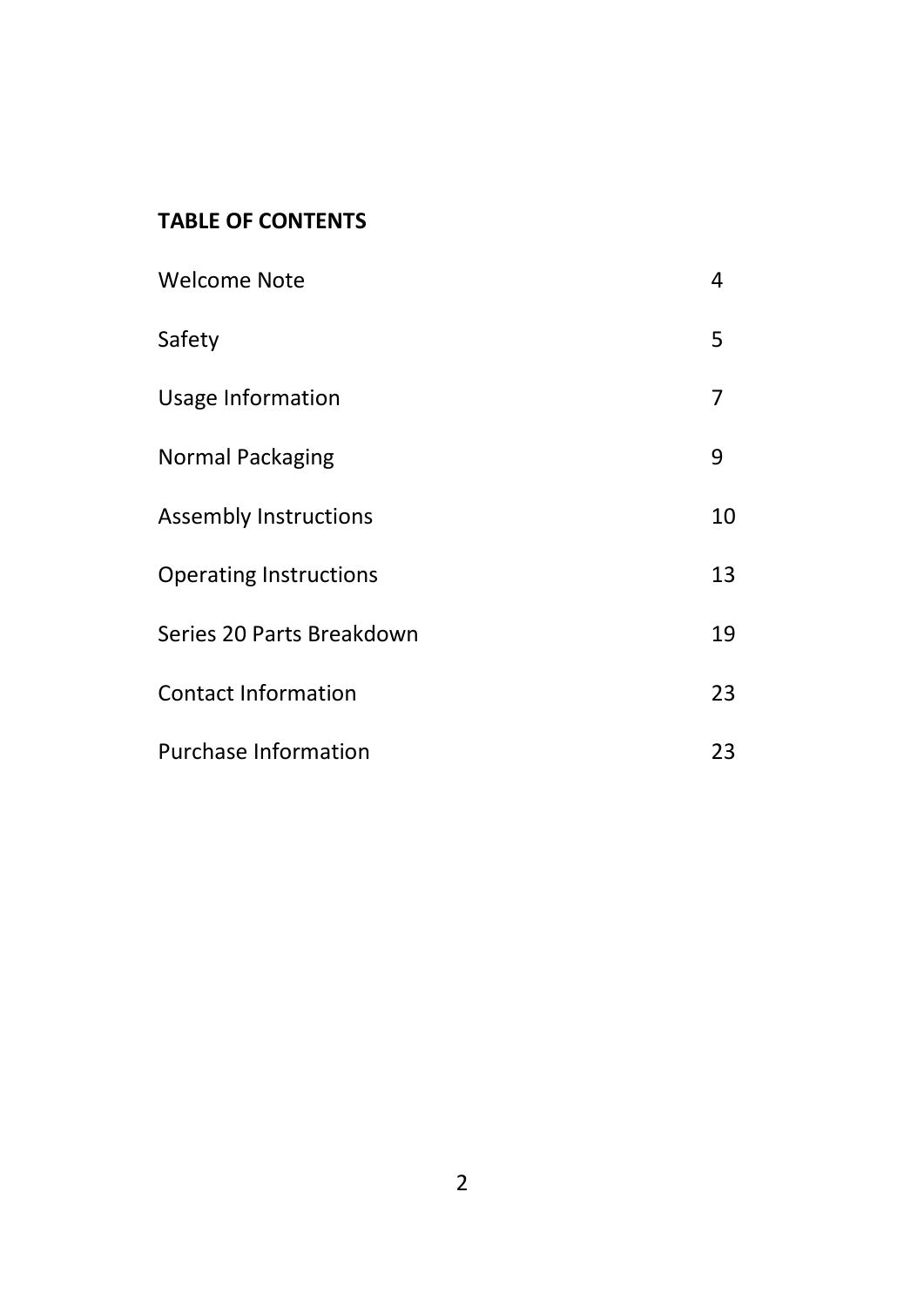# **PASTURE HARROW SETS SERIES 20**

# **PRODUCT MANUAL**

**This Product Manual must be given to the Owner of the Harrow and the Operator(s) of the Harrow and any person(s) who carry out any service work / repairs to the Harrow.** 

**This Product Manual contains important information about the Harrow and its Intended Use, Safety, Set Up & Assembly Instructions and Operating Instructions.**

**Please read this Product Manual. Thank you.**

**Additional copies of this publication are readily available direct from Murray Agricultural Equipment.**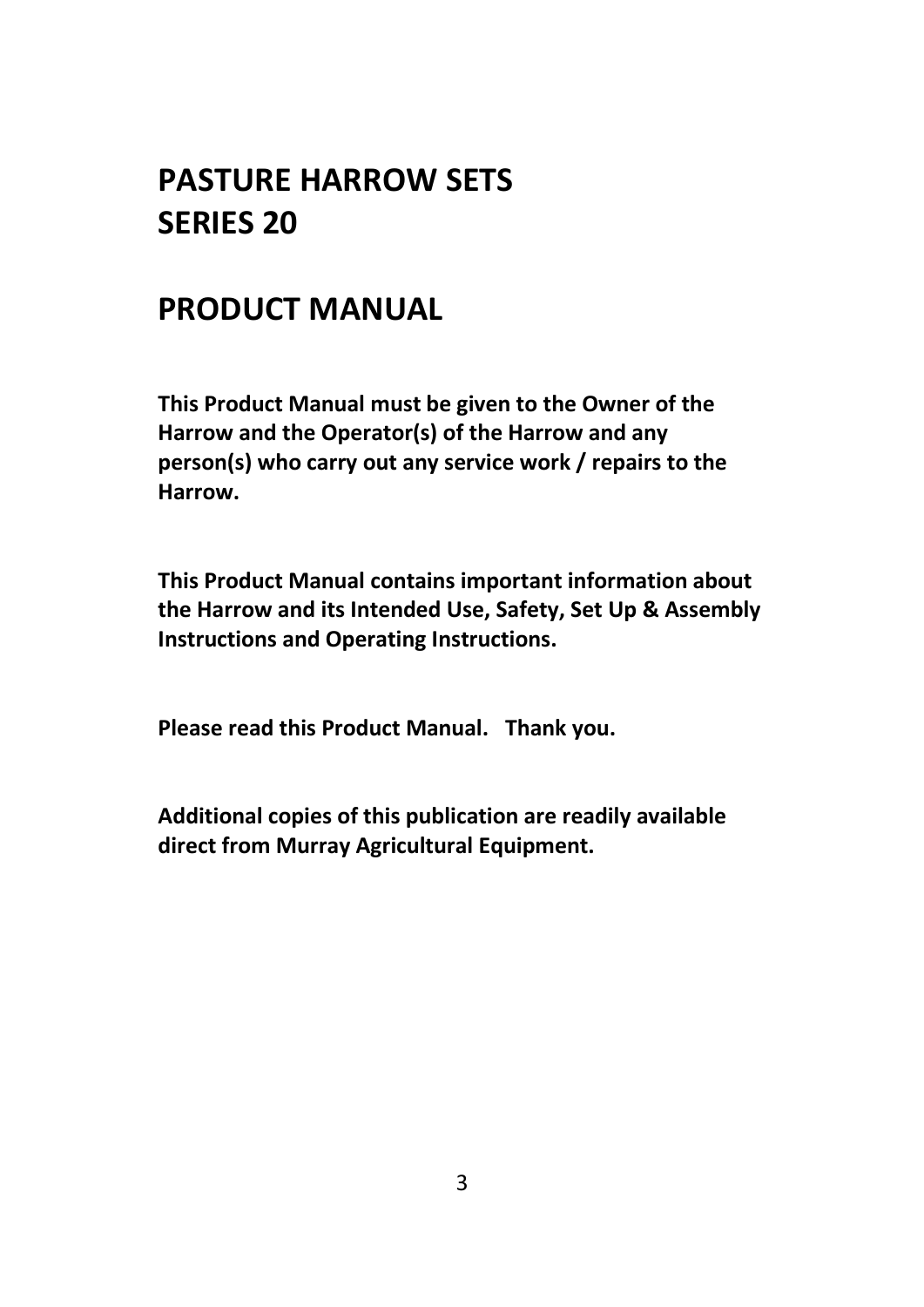#### **SERIES 20 PASTURE HARROW**

Thank-you for selecting an item of equipment or service part manufactured or supplied by Murray Agricultural Equipment – building quality & value priced harrows for Australia & export markets. This product manual covers complete harrow sets, components and service parts.

Please study the information contained in this product manual. Please retain this product manual for reference and re-read it from time to time to refresh your memory. Please ensure all future operators and owners of this product study this manual or the latest edition of this manual. Additional copies of this publication or the most recent edition are readily available direct from Murray Agricultural Equipment.

Correctly assembled, operated & maintained, and used for the purpose for which it was designed, this product should provide productive service. Your attention is drawn to information contained in this manual. Following the appropriate guidelines and instructions will contribute to reliable, effective performance and maintain the manufacturer's product warranty cover.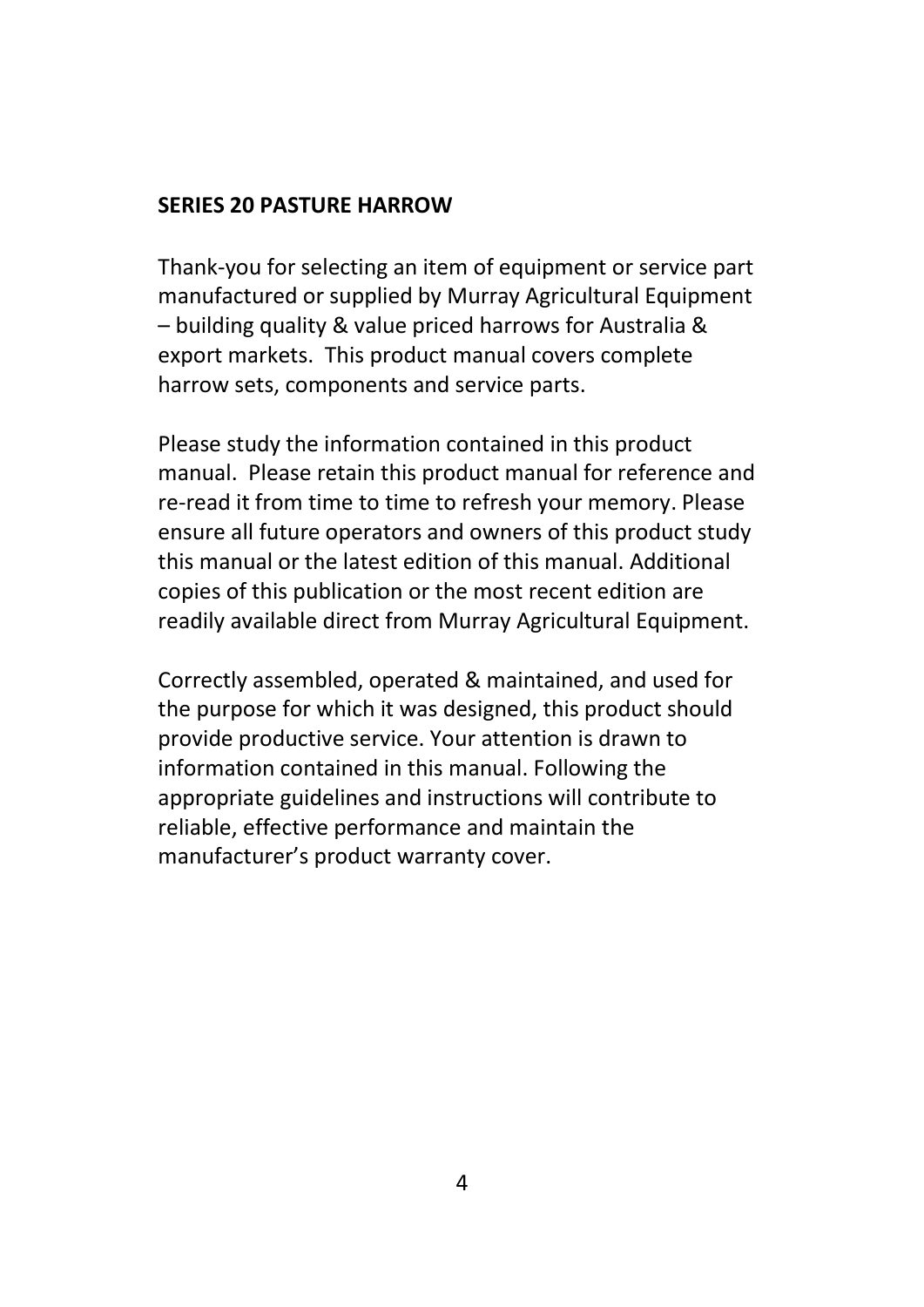# **SAFETY**

#### **"A Special note – Please read it"**

- Work safely and promote safety at all times.
- Familiarize yourself, employees & contractors and other people with all and any safety warnings, marks or instructions issued, marked or affixed to this product. Work in accordance with these instructions at all times when around this product.
- This product is intended to be pulled (towed) by a tractor correctly fitted with an approved rollover protection structure. This product is NOT intended for use with an "ATV" or "Ride on Lawn Mower" or similar machine.
- This equipment is not intended to be used or operated, serviced or repaired by children under the age of 18 years or persons who are not medically fit.
- Children, especially young children, should be supervised to ensure that they do not play with or near this equipment. Encourage children to keep away from farm machinery including this product.
- Do Not climb on Agricultural Equipment including this product.
- You and other people must be especially aware of the dangers from moving, sharp, falling or mobile components or equipment including tractors and engines, and of the danger from mechanisms or assemblies that can be activated remotely by other people.
- Wear and use the appropriate safety clothing and equipment.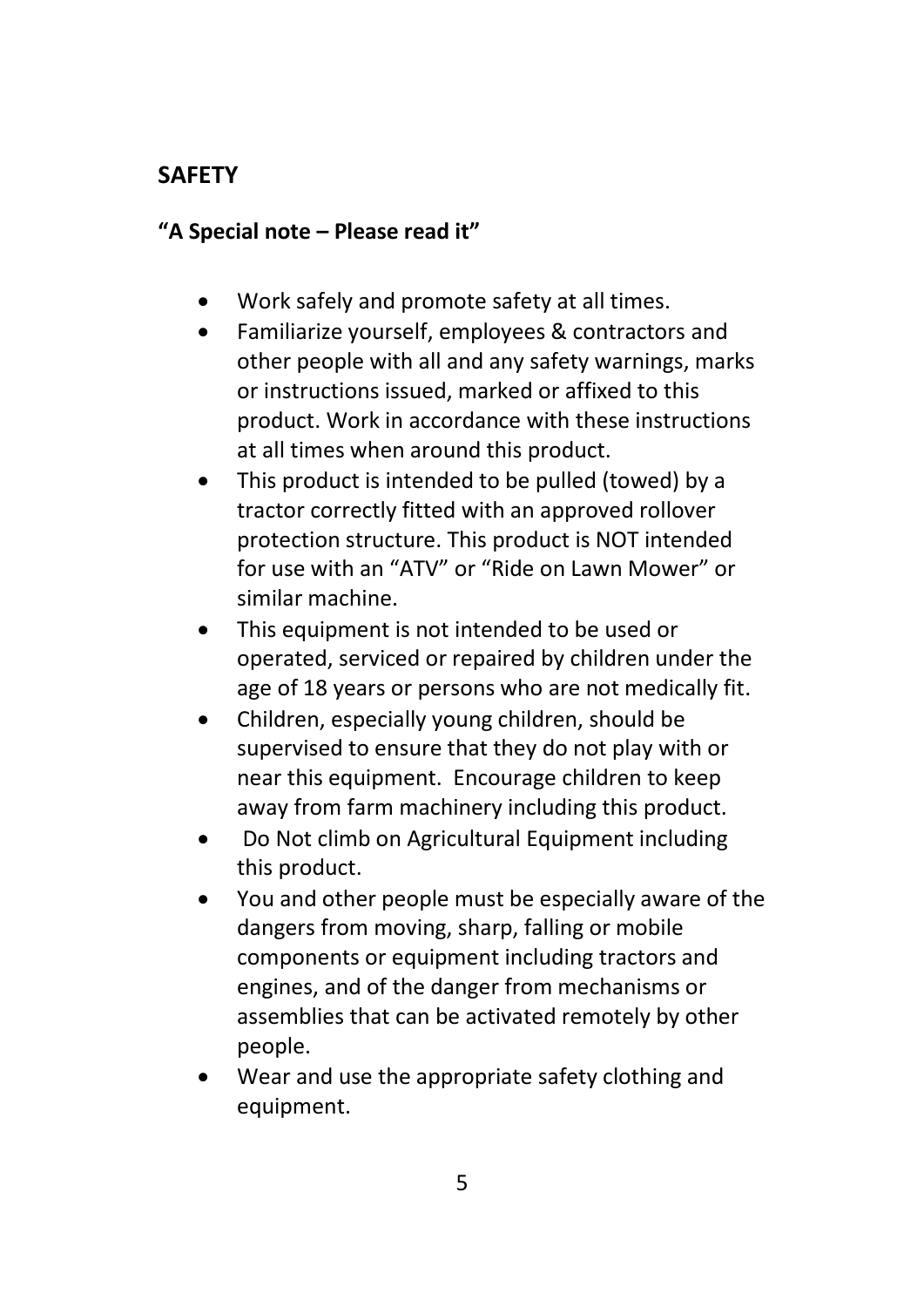- This equipment is not intended to be used on or travel on roads or freeways.
- When transporting this product in conjunction with (connected to) a tractor or another vehicle, transport only when safe to do so and **transport speed** (not work speed) should not exceed 20 kph.
- Electrical Safety; "Look Up And Live" When near powerlines, always Look Up And Live & Look Around And Live. Contact with powerlines and other electrical wires can end in tragedy.
- Replace any safety or warning labels on this product if they become damaged, unclear or unreadable. Labels are available as a service part.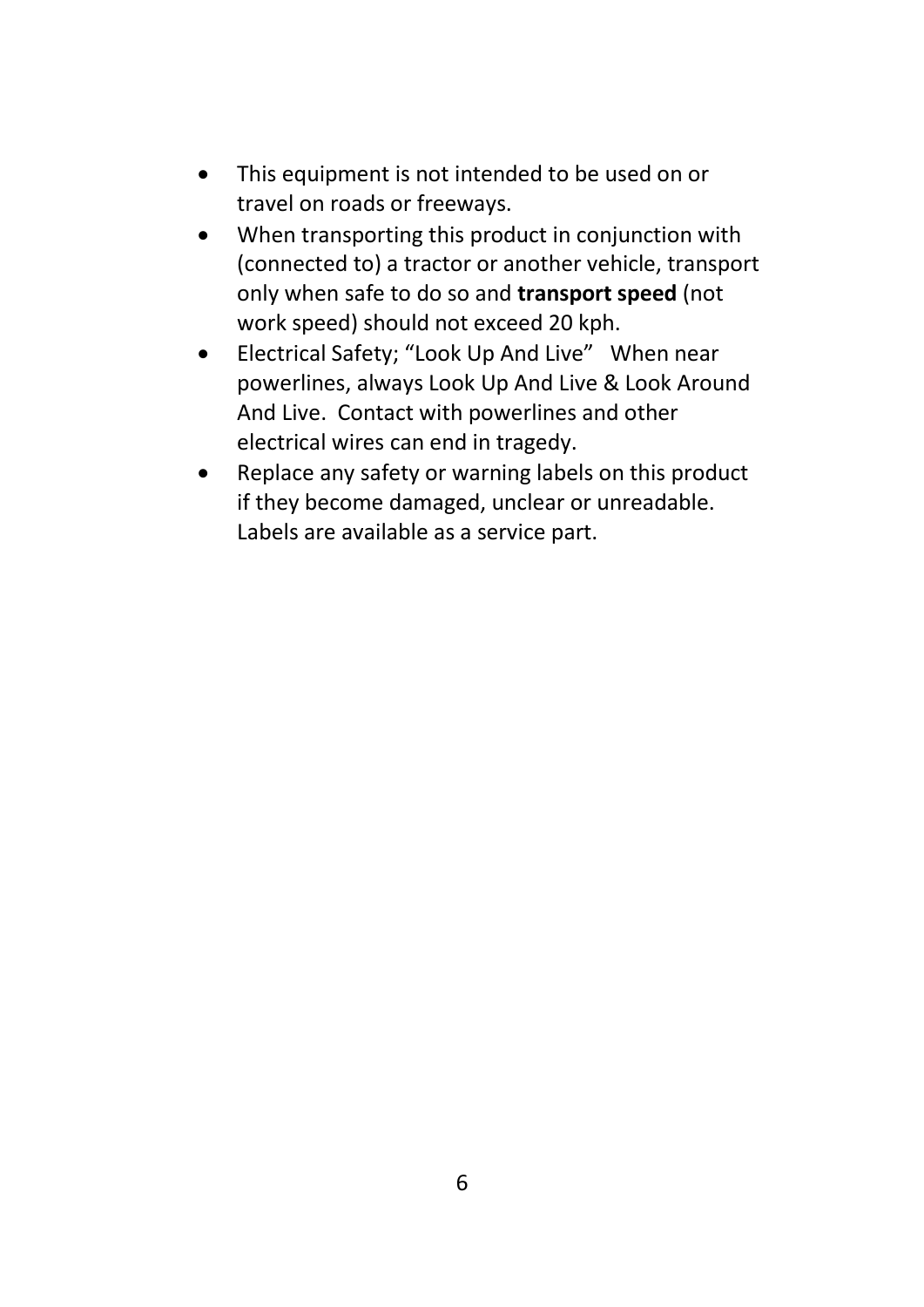# **SERIES 20 PASTURE HARROW SET – "MEDIUM / HEAVY DUTY": USAGE INFORMATION**

The Murray Series 20 Pasture Harrow is designed to be used as a "Medium / Heavy Duty" Pasture Style Harrow pulled (towed) by a **tractor correctly fitted with an approved rollover protection structure**. In general it is suitable for pasture areas larger than 40 to 60 hectares (100 to 150 acres) in total where the pastures are in good or reasonable condition or in areas that pastures need an extra tickle up or working by a pasture style harrow. Maximum operating speed is 7 km / hour. The Series 20 Pasture Harrow is **Not** intended to be used as a "Light Duty" style "Pasture Harrow" (refer to the Murray Series 05 Pastureland Harrow – "Light Duty") or as a "Cultivation" style harrow or as a "Levelling" style harrow etc.

# **NOT INTENDED FOR USE WITH AN "ATV" OR "RIDE ON LAWN MOWER"**

# **THE MURRAY SERIES 20 PASTURE HARROW (OR ANY OTHER MURRAY HARROW) IS NOT TO BE ATTACHED TO / USED IN CONJUNCTION WITH OR PULLED BY AN "ATV" OR "RIDE ON LAWN MOWER" OR SIMILAR MOTIVE POWER MACHINE.**

Murray Agricultural Equipment expressly prohibit the attachment to / use with or pulling by an "ATV" or "Ride On Lawn Mower" or similar form of machine regarding a Series 20 Pasture Harrow or any other Murray Harrow.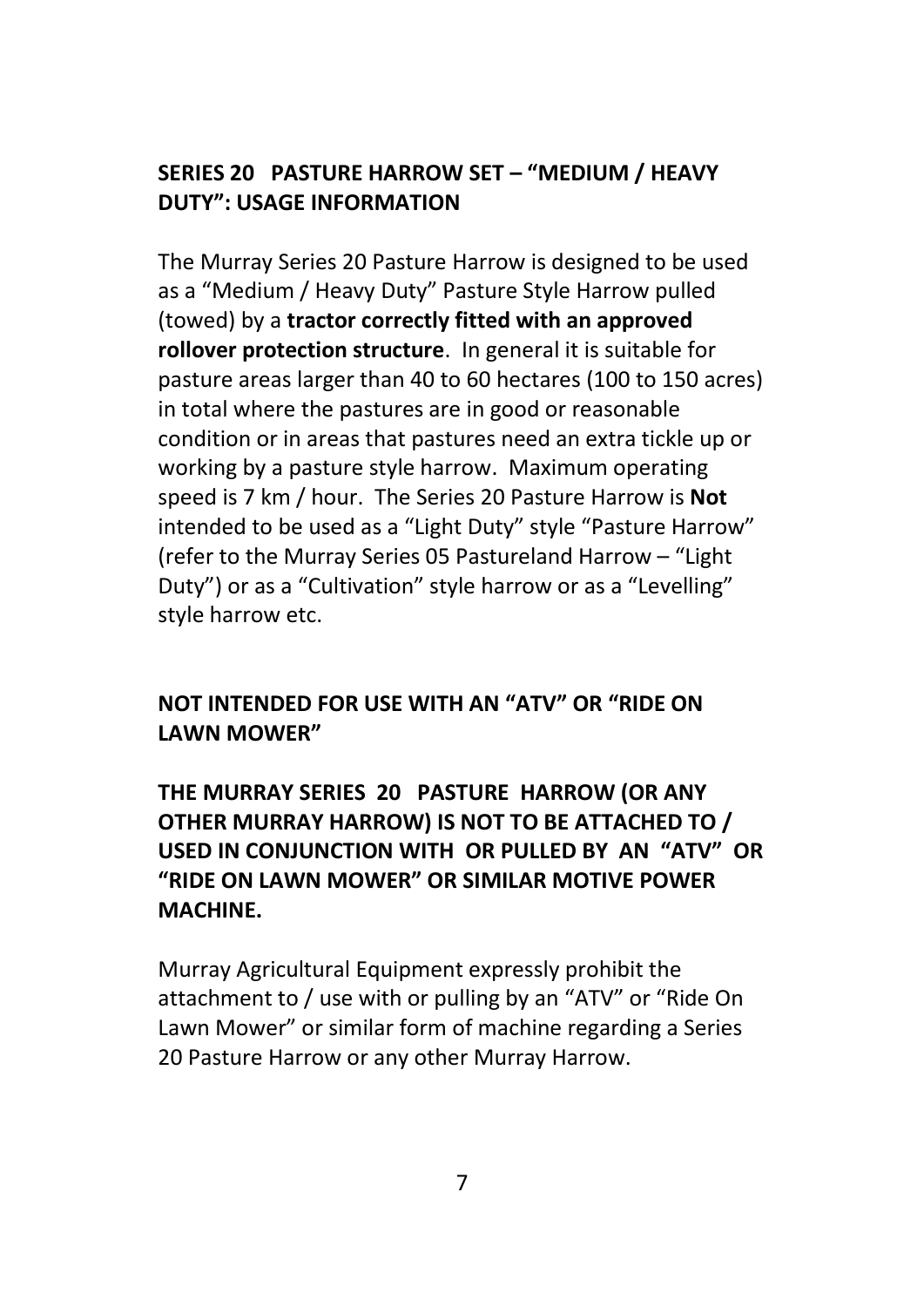If, for whatever reason, attachment / or use in conjunction with or pulling by an "ATV" or "Ride On Mower" or similar form of machine was being considered **STOP NOW!** 

#### **DO NOT PROCEED WITH ASSEMBLY OR ATTACHMENT!**

If you purchased this Harrow **brand new** contact the Murray Dealer that sold this Harrow to you or Murray Agricultural Equipment NOW to **arrange a return of this Harrow**.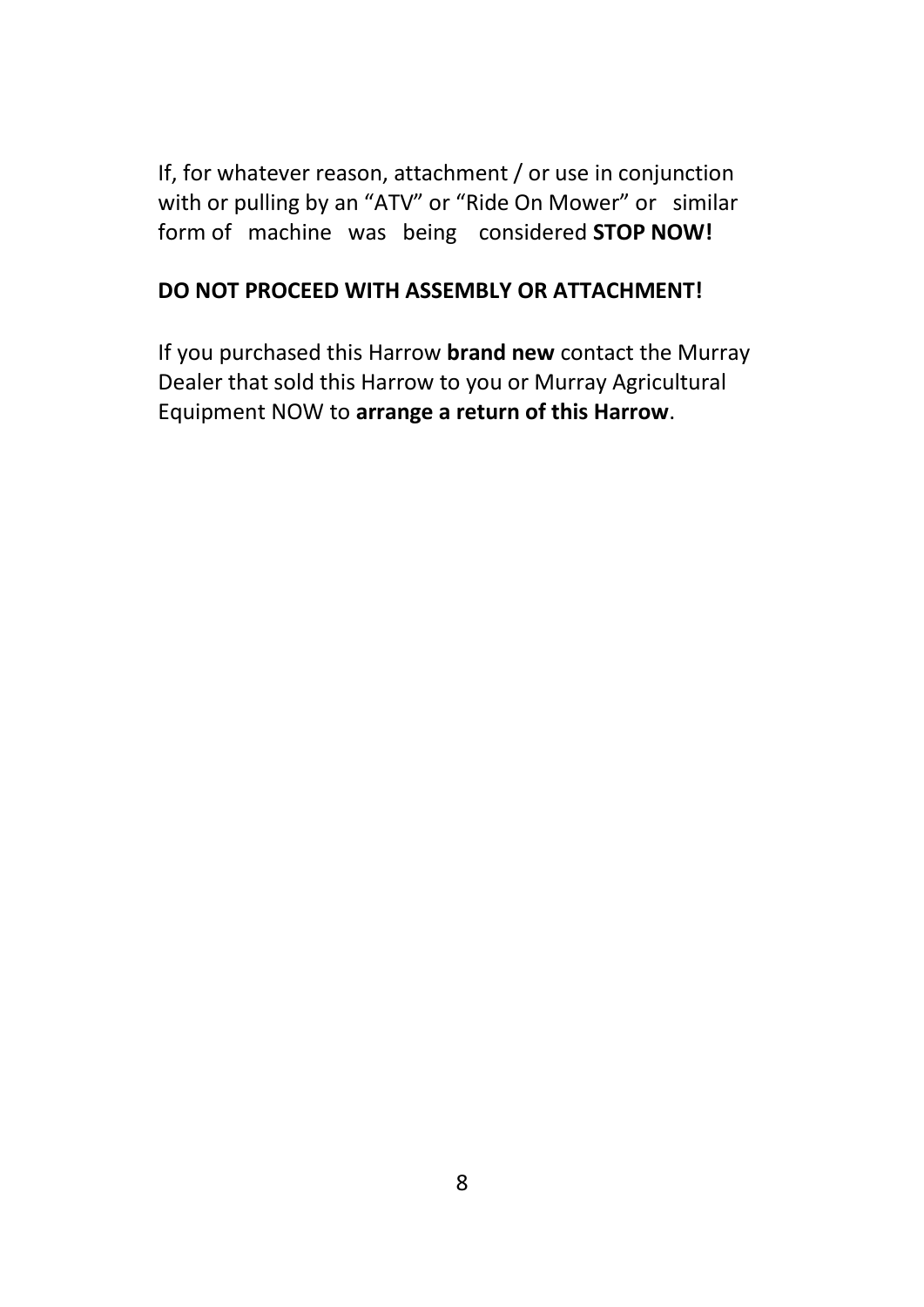### **SET UP INSTRUCTIONS**

**DANGER;** Use extreme caution to prevent injury when handling or working with the tine sections (points) as the tines are very sharp. A Tine or Tines should never be assembled in any other position that the way they were designed or intended to be positioned, ie; Tines should never be assembled so some or all of the tines are positioned the other way or positioned so they are pointing upwards etc.

When assembling equipment for delivery or in preparation for field work please follow these general instructions.

Always refer to the appropriate assembly drawings and / or instructions during assembly.

"Left" and "Right" are relative to a position behind the implement looking forward to the hitch point.

Assemble the implement on a solid, level surface wherever possible.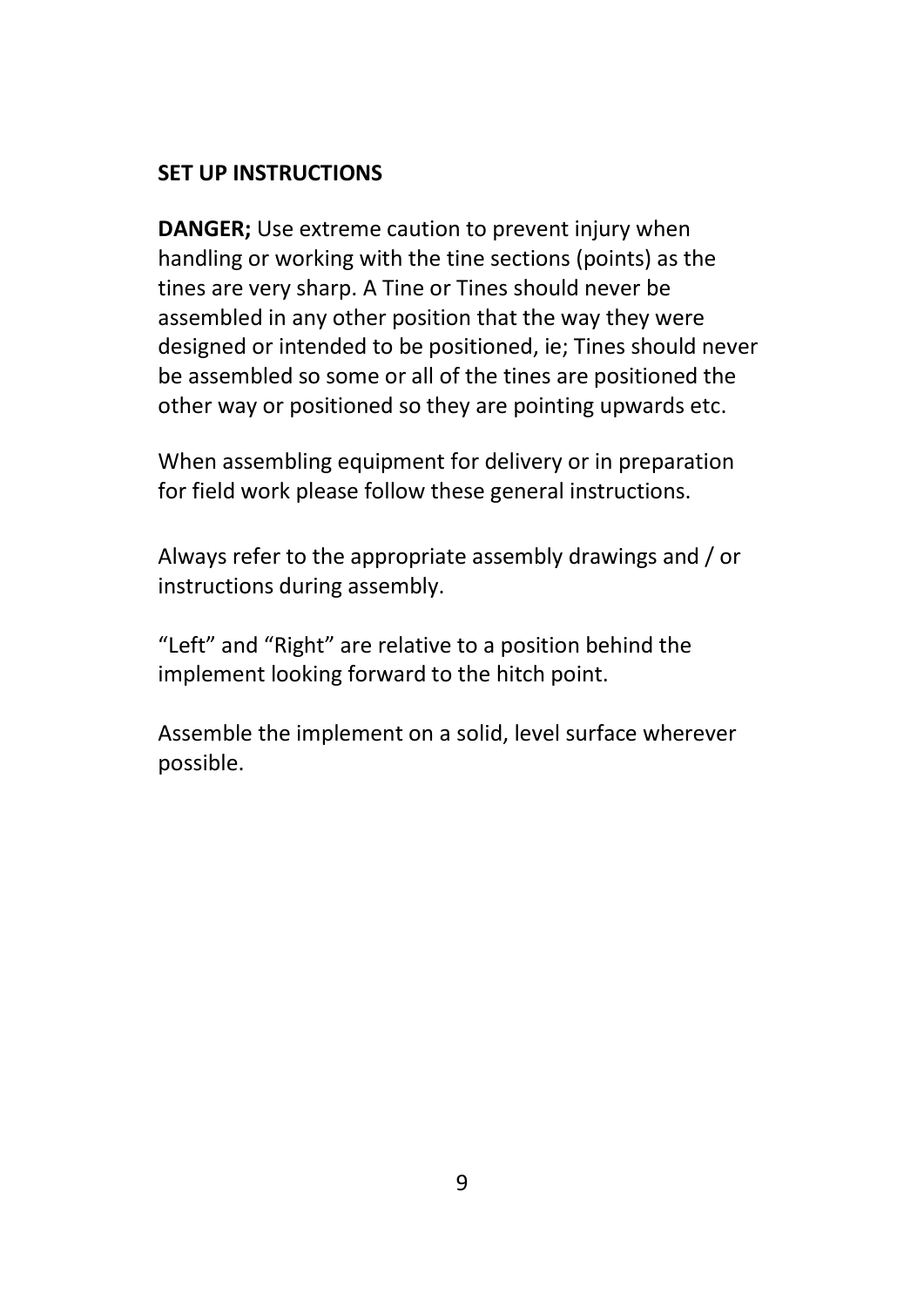### **SERIES 20 PASTURE HARROW SET: NORMAL PACKAGING**

# **"DRAG" TYPE SET;**

# **Quantity Description**

- 1"Front" Drag Type Harrow Drawbar
- 1 Bundle (or stack) of the required number of Tine Harrow Sections
- 1 Or 2 (as required) bundles of Harrow Chain Mesh

# **ADDITIONALLY FOR, "HOIST LIFT" TYPE SET;**

# **Quantity Description**

1Hoist Frame (2 Pull, use the plates welded in each corner)

And when required,

- 1 Set of "Lift Chain Assemblies" attached to the Chain Mesh And / or
- 1 "Rear Lift" Harrow Drawbar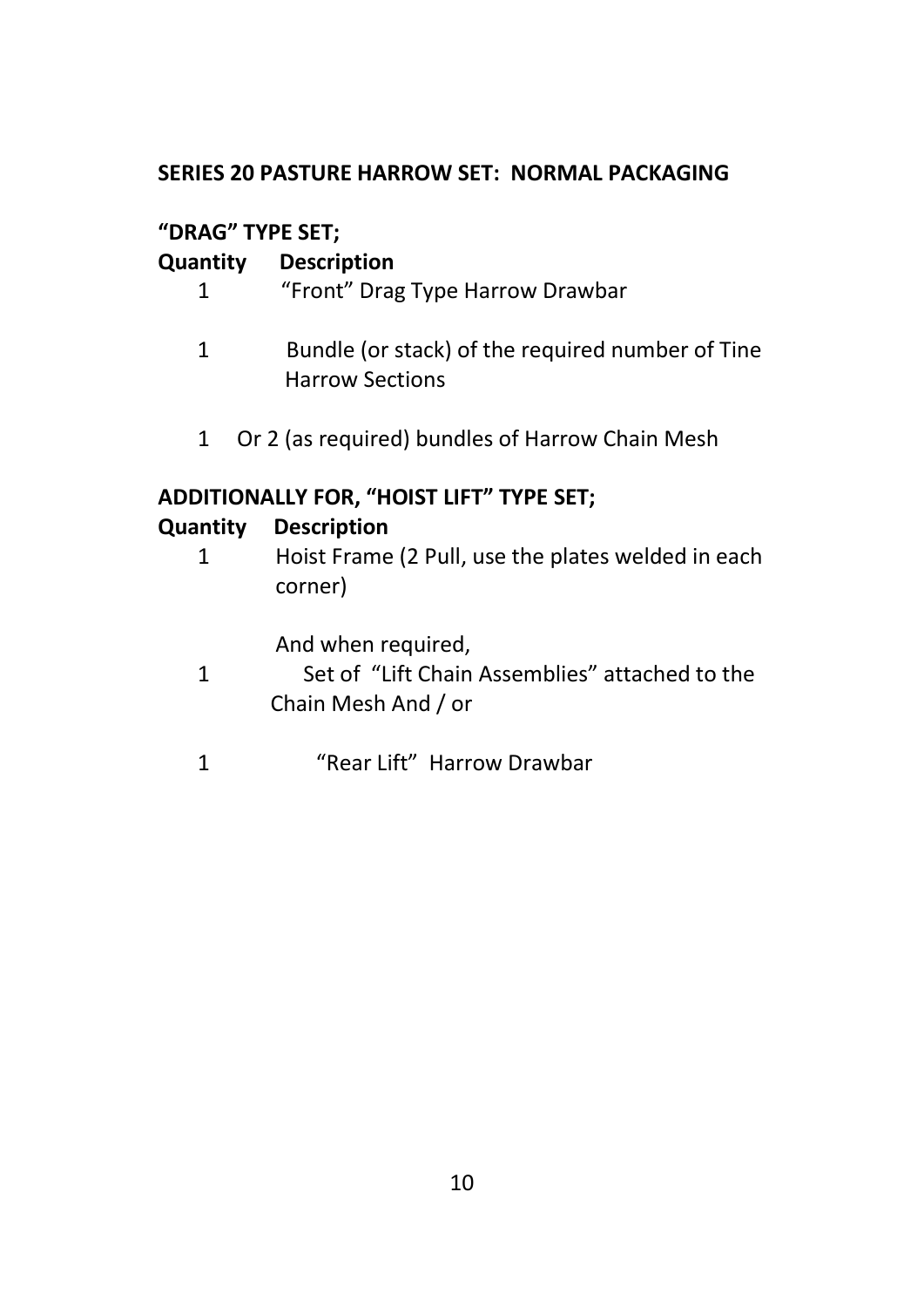### **SERIES 20 PASTURE HARROW SET: ASSEMBLY INSTRUCTIONS**

**SAFETY TIP:** Safety Glasses should be correctly worn by the person(s) removing tie-wires.

- STEP 1: Remove all tie-wires and shipping tags from components.
- STEP 2: **ASSEMBLY TIP; we** *suggest you use the front harrow drawbar as an assembly guide, therefore;* Lay out front harrow drawbar, with labels facing up, on solid level ground large enough for the harrow set. (Naturally, leave enough space for the remainder of the set.)
- STEP 3: Carefully, place the individual tine harrow sections with their tines downwards so that they line up with the drawbar and the tine harrow front hooks correspond with their respective drawbar rings sets.
- STEP 4: Assemble the end ring of each ring set to its tine harrow front hook.
- STEP 5: Unpack and unroll the chain mesh bundle(s) and place at the rear of the harrow sections so the attaching couplings line up with the rings welded on the last rank of the tine harrow sections. Note; the chain mesh section can lay either way; there is no top or bottom.
- STEP 6: Assemble the couplings to the welded rings.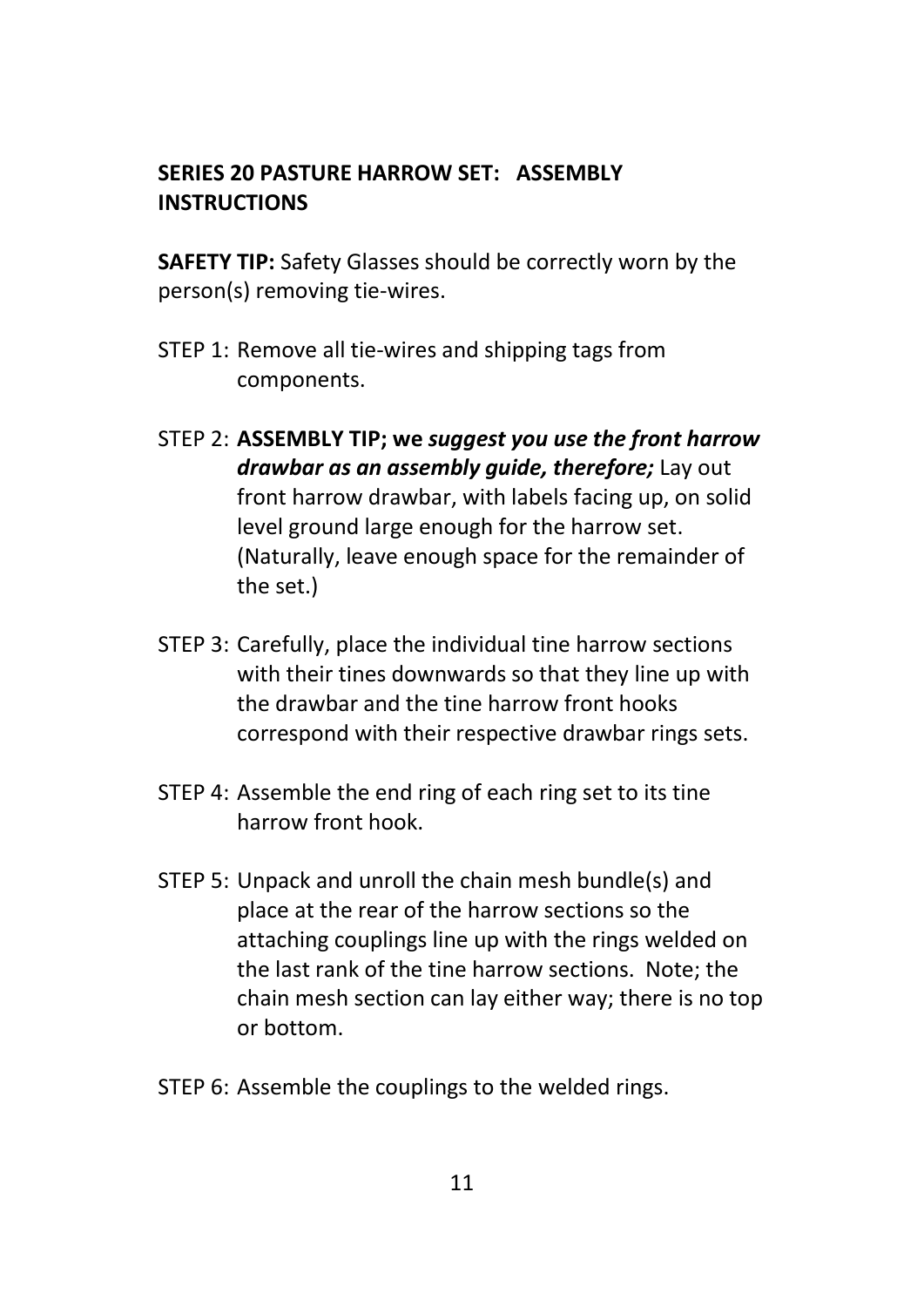- STEP 7: **Applicable to Sets with a coverage wider than 2.59 M / 8'6".** Where the Chain Mesh section is supplied in two "halves", assemble the joining plates on a drag type set together using the bolt and 2 locking nuts. (When assembling a "Hoist Lift" type set, assemble the joining plates together using the bolt with the nut on the inside and the nut welded onto the half link of the centre "Lift Chain Assembly" on the outside).
- STEP 8: To assist in transportation, the tine harrow sections are supplied rigid with the 2 locking nuts firmly "pulled" up on their respective long bolts. The harrows should never be used in this state. The result may be that the nuts become loose due to the severe vibration caused from working and components separate from the tine harrow section. On each of the long bolt assemblies (with the exception of the bolt assembly in the last rank [rear] of each tine harrow section) back off the outside nuts and loosen the inside nuts so that the ranks of tines are able to move freely around their respective pivot points.

Operating note: Please allow for freeing up of the "stump jump" action after the early stages of the implement's use. (Refer to section: Operating Instructions for further details). Carefully retighten the outside nuts in order to firmly lock the 2 locking nuts together to stop the assemblies from becoming loose in operation.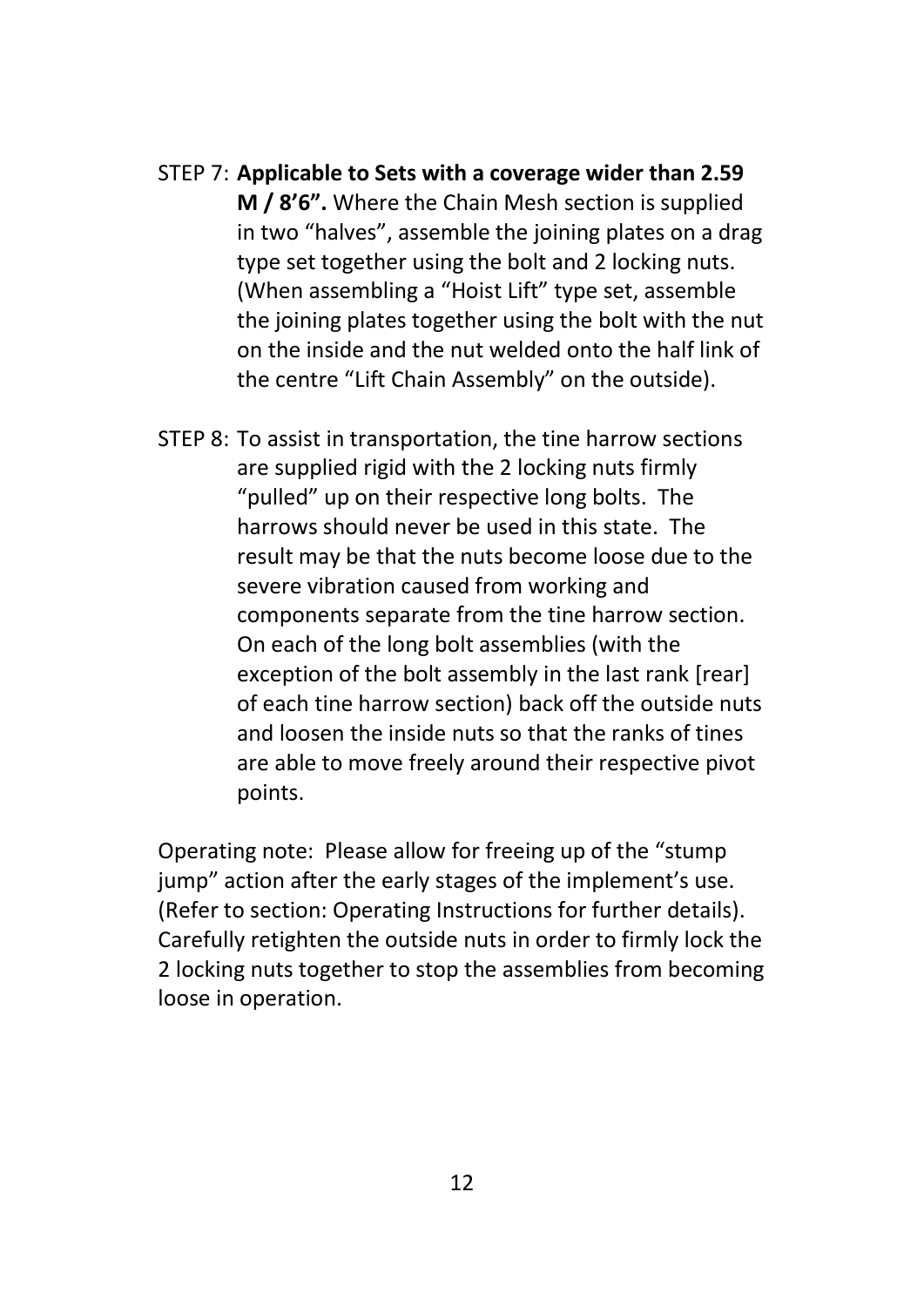**If you are assembling a "Hoist Lift" type set, please continue from step 9. If not, please refer to sections; Special Notes & Operating Instructions.**

STEP 9: Place the Hoist Frame over \* the assembled Front Lift Harrow Drawbar, Harrow sections and Mesh Chain section with the 3-point linkage mount pins facing towards the front harrow drawbar.

\* Alternatively, the Hoist Frame may be fitted to the \* \* \* Alternatively, the Hoist Frame may be fitted to the tractor's 3-point linkage system prior to attaching the harrow set and then, with care, the harrow connected to the Hoist Frame.

The Hoist Frame is fitted with Category I and Category II lower link pins and top holes. A Category I top pin is supplied. Please use a bush (not supplied) to convert the category I top pin to category II or use a category II pin (not supplied). Use the 3 supplied lynch clips for the top and lower fittings to ensure these areas do not become disassembled.

STEP 10: Disassemble the 2 pull bolts located on the front of the hoist frame and position the front lift harrow drawbar so that each of the 2 front pull rings are between the two mount plates located at each front corner of the hoist frame. With the bolt heads underneath, assemble the pull bolts through the bottom and top one hole plates with the pull rings in between the plates and secure with the nuts and steel split pins supplied. When the harrow is fully assembled bend the split pin's legs to avoid the nuts becoming undone.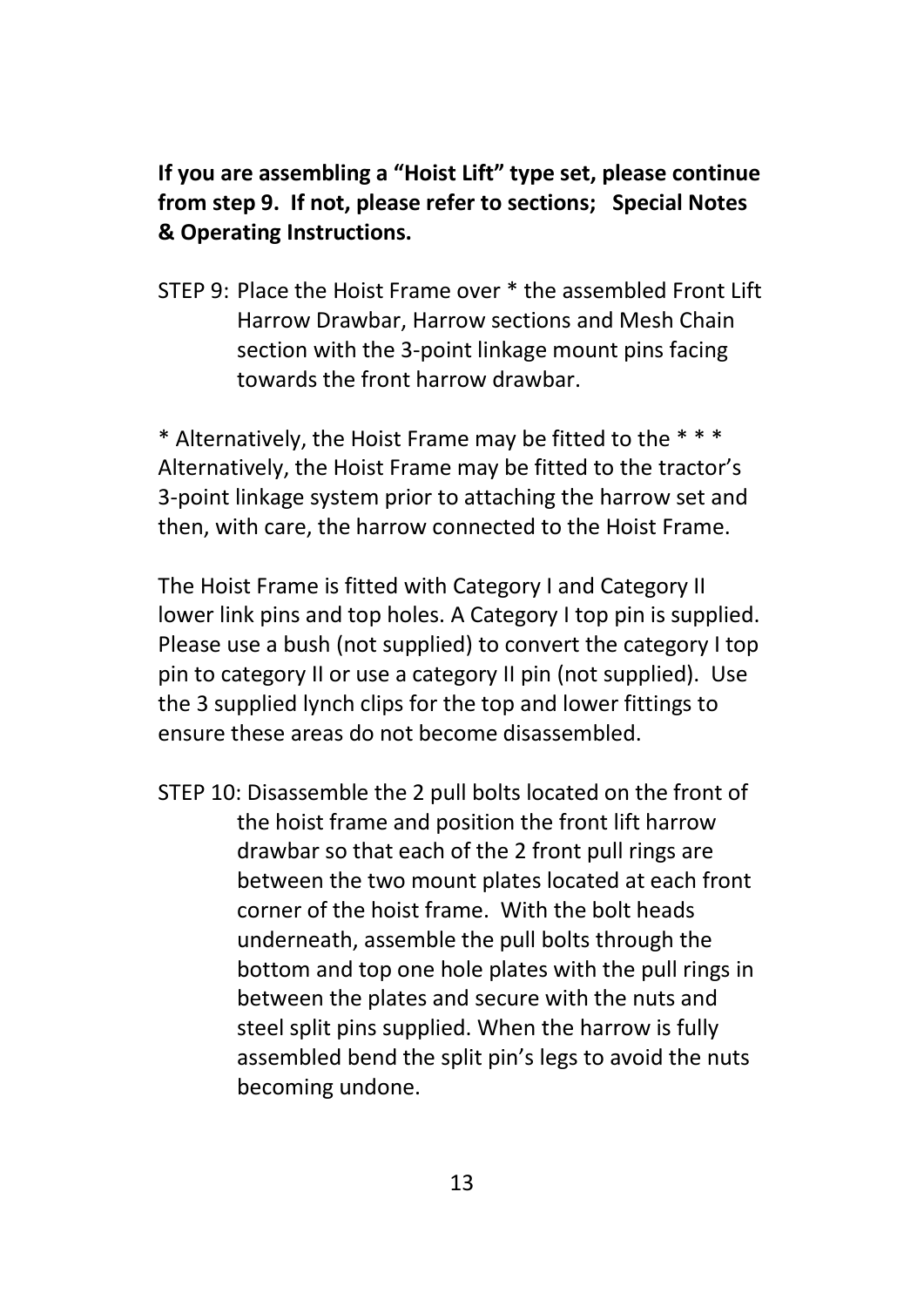STEP 11: Where rear "lift chain assembles" are supplied: The number of lift chains varies according to size of set and whether the chain mesh is a standard or a super type. The centre lift chain, if supplied, slips over the centre hook on the rear of the hoist frame and the outside lift chains slip over their respective outside hooks. Where ever possible, select the end link of each "lift chain assembly" to slip over a lifting hook.

We recommend, wherever possible, that the "lift chain" assemblies" are not in tension while the harrow is in operation on the ground. By having the assemblies "loose" it assists in the correct operation of the harrow set and reduces the wear on the chain itself. Adjustment of the tractor's 3 point linkage fittings may assist in complying with this recommendation.

STEP 12: Where a "rear lift drawbar" is supplied: Fit the rear lift drawbar on the back of the hoist frame by placing the 2 pull rings on the drawbar over the hoist's 2 outside rear lifting hooks. Disassemble each of the harrow lift clip assembles and reassemble around their respective outside tine on the rear rank of each harrow section.

#### **SPECIAL NOTES:**

If the harrow set is **not** required to be "taken apart" we generally recommend that all or some of the couplings, links, harrow hooks etc, be closed up. Safety Glasses should be correctly worn by the person(s) hammering the couplings, links, harrow hooks etc closed. For a permanent situation welding of these closed up components may be considered.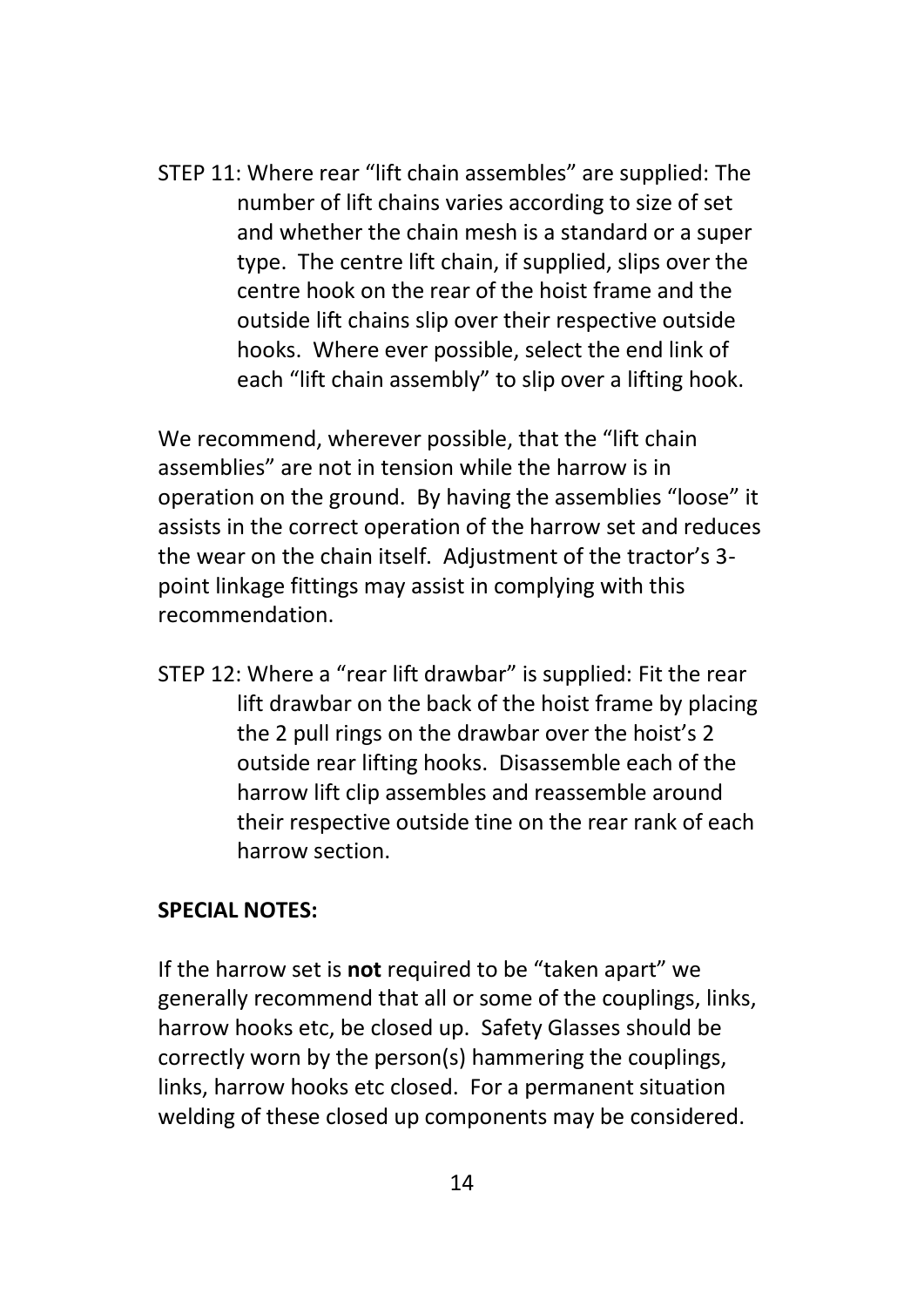Please ensure the person who is carrying out any welding work is qualified as a welder if this step is undertaken. Ensure all safety procedures are adhered to during welding.

Please dispose of any packaging and shipping items thoughtfully. Thank you.

# **SERIES 20 PASTURE HARROW SET: OPERATING INSTRUCTIONS**

Recommended maximum working speed is 7 kph. For better results, and to safeguard the implement, do not operate the harrow above this speed. Operation at a speed greater than 7 kph (4 mph) will result in premature wear and damage to the harrow and may void manufacturer's product warranty.

For a "hoist lift" type set we recommend, wherever possible, that the harrow's "lift chain assemblies" are not in tension when the harrow is in operation on the ground. For further details please refer to Step 11 of the set up instructions in this manual.

Tine harrow section locking nuts: it is recommended the tightness of the 2 nuts on each of the tine harrow section's "long" bolts be checked several times during the first few hours of work and there-after when required to assist in keeping the 2 nuts firmly locked together. Failure to carry out this procedure may result in the nut(s) becoming loose with the result that nuts, tines, spacers and bolts may separate from the harrow sections and become lost in the field.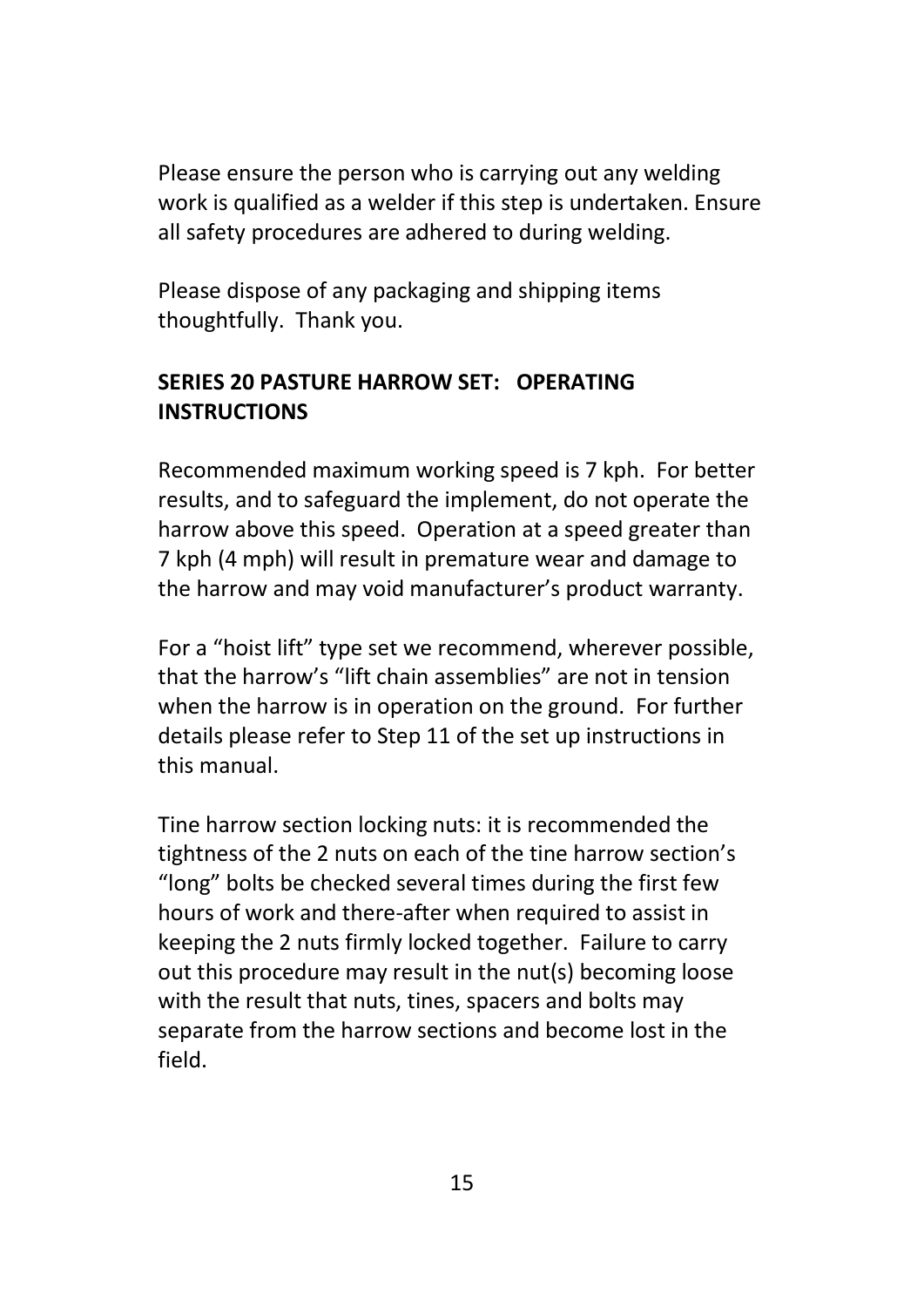The "stump jump action" of the tine harrow sections may become freer when any paint and/or metal burs around the pivot points are worn off during the early stages of the implement's use.

The tine harrow sections should never be used in a rigid state with the "long" bolts and 2 locking nuts "pulled" up. For further details please refer to step 8 of the set up instructions in this manual.

Special operating note: flexibility is essential for effective working of a Murray Pasture style harrow. Wear is a natural consequence of flexibility. Operation below the recommended maximum working speed will assist to optimise the implement's working life.

Replace any safety or warning labels on this product if they become damaged, unclear or unreadable. Labels are available as a service part.

Inspect this product prior to use. Ensure that all couplings, rings, hooks etc are correctly assembled / attached. Replace any parts (couplings, rings, tines etc) on this product if they become worn or unserviceable.

Safety Glasses should be correctly worn by the person(s) hammering couplings, links, harrow hooks etc.

**NEVER GET UNDERNEATH A HARROW;** Safe work practice directs that operators and other persons never get underneath a Harrow Set or components of a Harrow at any time while attempting to clear or clean the Harrow of grass matter or any other material or blockage and when carrying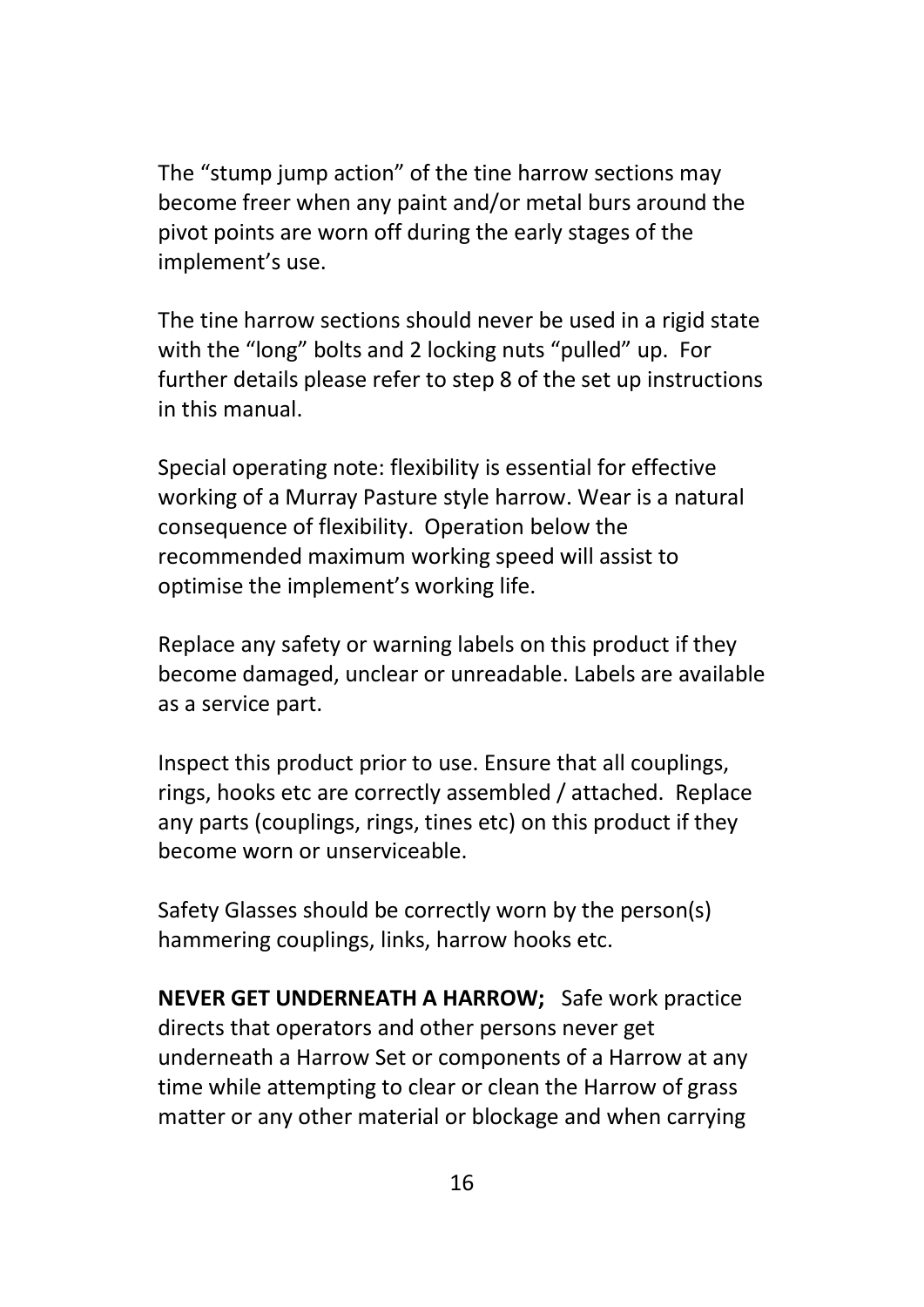out maintenance or at any other time whether the Harrow Set or components of a Harrow are attached to a 3 point Linkage Lift frame or a drag type set. Failure to do so will / may result in death or serious injury.

**NO RIDING ON A HARROW;** Owners and Operators must ensure that no person(s) or animals ride or are carried etc on a Murray Harrow. Failure to do so will / may result in death or serious injury.

### **SERIES 21 HOIST FRAME – 3 POINT LINKAGE FRAME; (Where supplied)**

**NO RIDING ON A HOIST FRAME;** Owners and Operators must ensure that no person(s) or animals ride or are carried etc on the Murray Series 21 Hoist Frame or a Murray Harrow. Failure to do so will / may result in death or serious injury.

**NO CARRYING OF ITEMS ON A HOIST FRAME;** Owners and Operators must ensure that no item(s) apart from one Murray Harrow Set designed to attach to a Murray Series 21 Hoist Frame is placed or carried on a Hoist Frame. The Murray Series 21 3 Point Linkage Hoist Frame is designed to carry, when correctly attached, one Murray Harrow set only. It is **not** intended to be used at a load carrying device or a material handling lifting device or a pulling / pushing device. Failure to do so will / may result in death or serious injury.

Murray Series 21 Hoist Frames must never have their maximum lifting capacity exceeded at any time. Exceeding a Murray Series 21 Hoist Frame's maximum lifting capacity at any time will / may result in damage to the Hoist Frame and property & equipment etc and will / may result in death or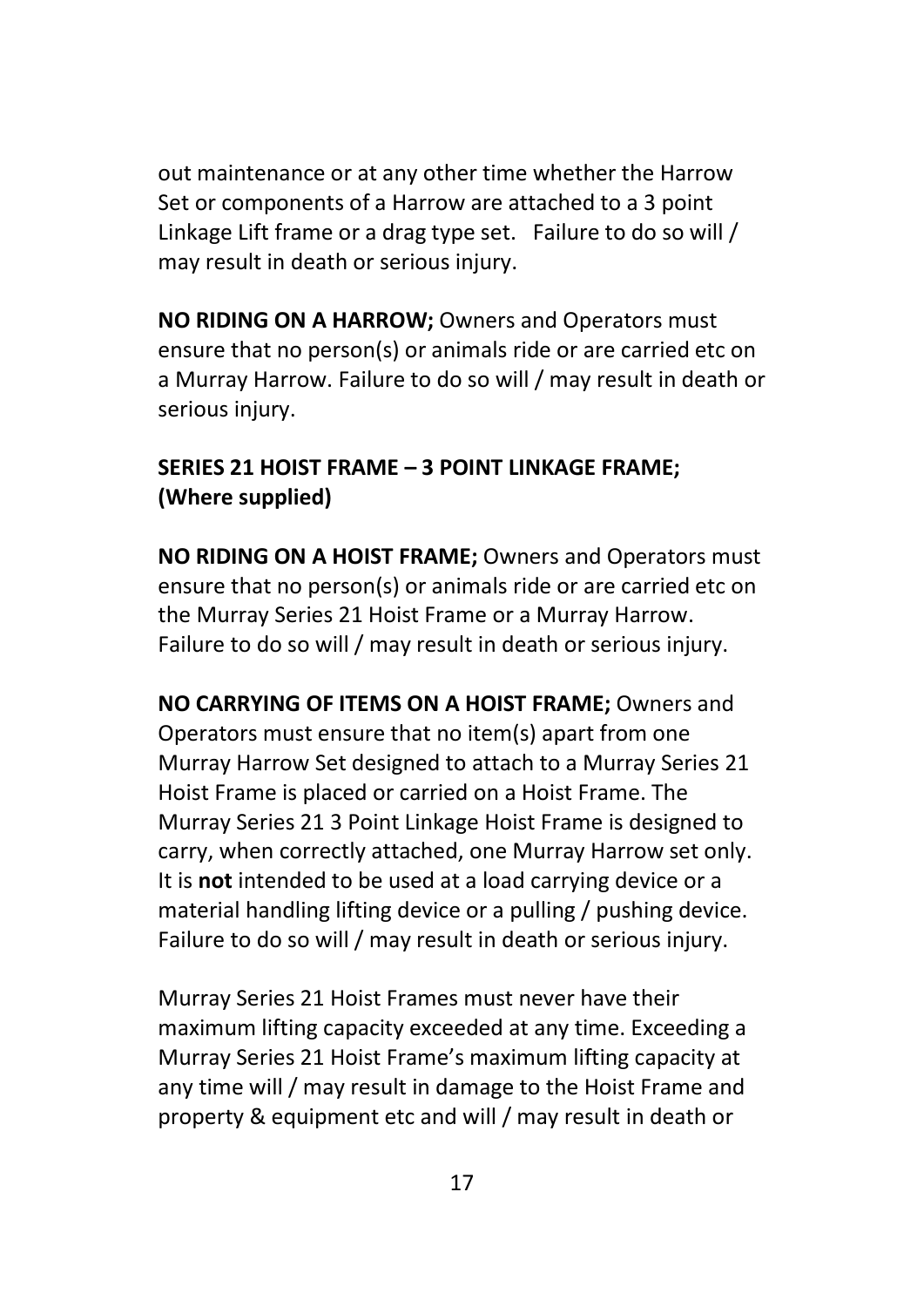serious injury to person(s) and animals. Safe work practice directs that operators and other persons never get underneath, nearby or on top of a Murray Hoist Frame. Ensure all people have their feet, arms and body clear of Harrows and Hoist Frame when the Harrows & Frame are being raised, lowered and during field work & transport. Failure to do so will / may result in death or serious injury.

**STAND CLEAR OF "PINCH POINTS";** Owners and Operators must ensure no person(s) or animal(s) are permitted to stand within or be allowed to be nearby a "Pinch Point". A Pinch Point maybe an area between the front of a Hoist Frame & Harrow Front Lift Drawbar and the rear of a tractor when the Hoist Frame is connected to a tractor.

A Pinch Point maybe an area between a Harrow Set and the rear of a tractor when the Harrow Set is NOT connected to a tractor and the tractor is being reversed so as to enable the Harrow Set to be attached to the tractor. A Pinch Point maybe an area between the tractor's rear tyres and a drag type Harrow Front Drawbar when the tractor and attached Harrow Set is turning a corner.

#### **Operating Instructions for Towing Vehicles;**

This equipment is not intended to be used on or travel on roads or freeways. When transporting this product in conjunction with (connected to) a tractor or another vehicle, transport only when safe to do so and **transport speed** (not work speed) should not exceed 20 kph.

When towing equipment combinations, the maximum equipment combination ground speed shall be limited to the lowest specified ground speed of any of the towed machines.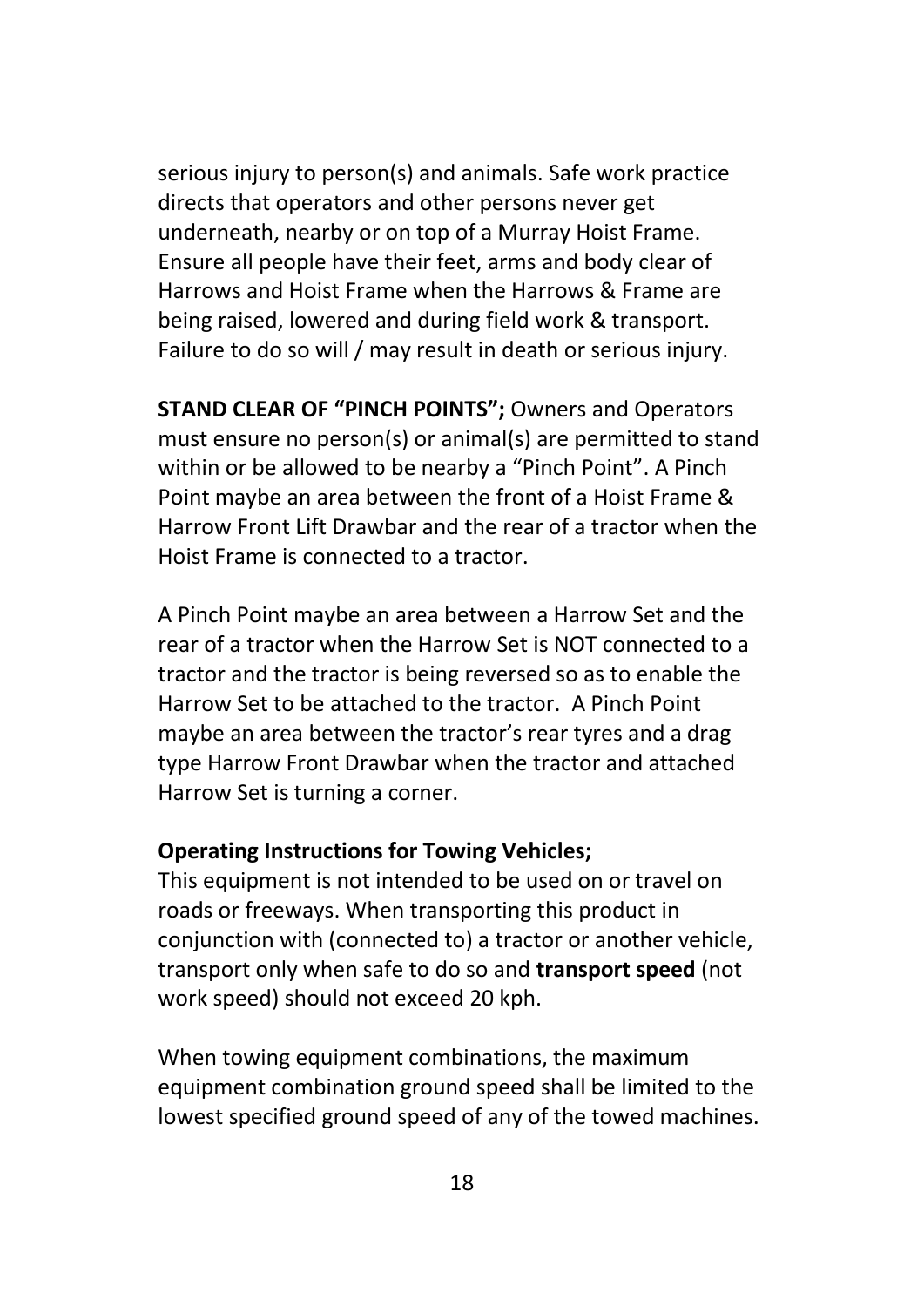The maximum travel speed is that specified in the operator's manual(s), Speed Identification Symbol ( S I S ), or information sign of towed equipment, or the limit of the road conditions, **whichever is the lesser**.

# **GENERAL**

Additional copies of this publication are readily available. Please contact Murray Agricultural Equipment.

We do not recommend the adding of any extra weight to this harrow.

If you require assistance in any way with the Murray Series 20 Pasture Harrow please contact your dealer, area distributor (where applicable) or Murray Agricultural Equipment.

Information contained herein is from data available at time of publishing. Due to a policy of continual product research and evaluation, Hugh Murray & Son Pty Ltd trading as Murray Agricultural Equipment reserves the right to change specifications without notice and without obligation. E. & O. E. Copyright May 2016

**NOTES**